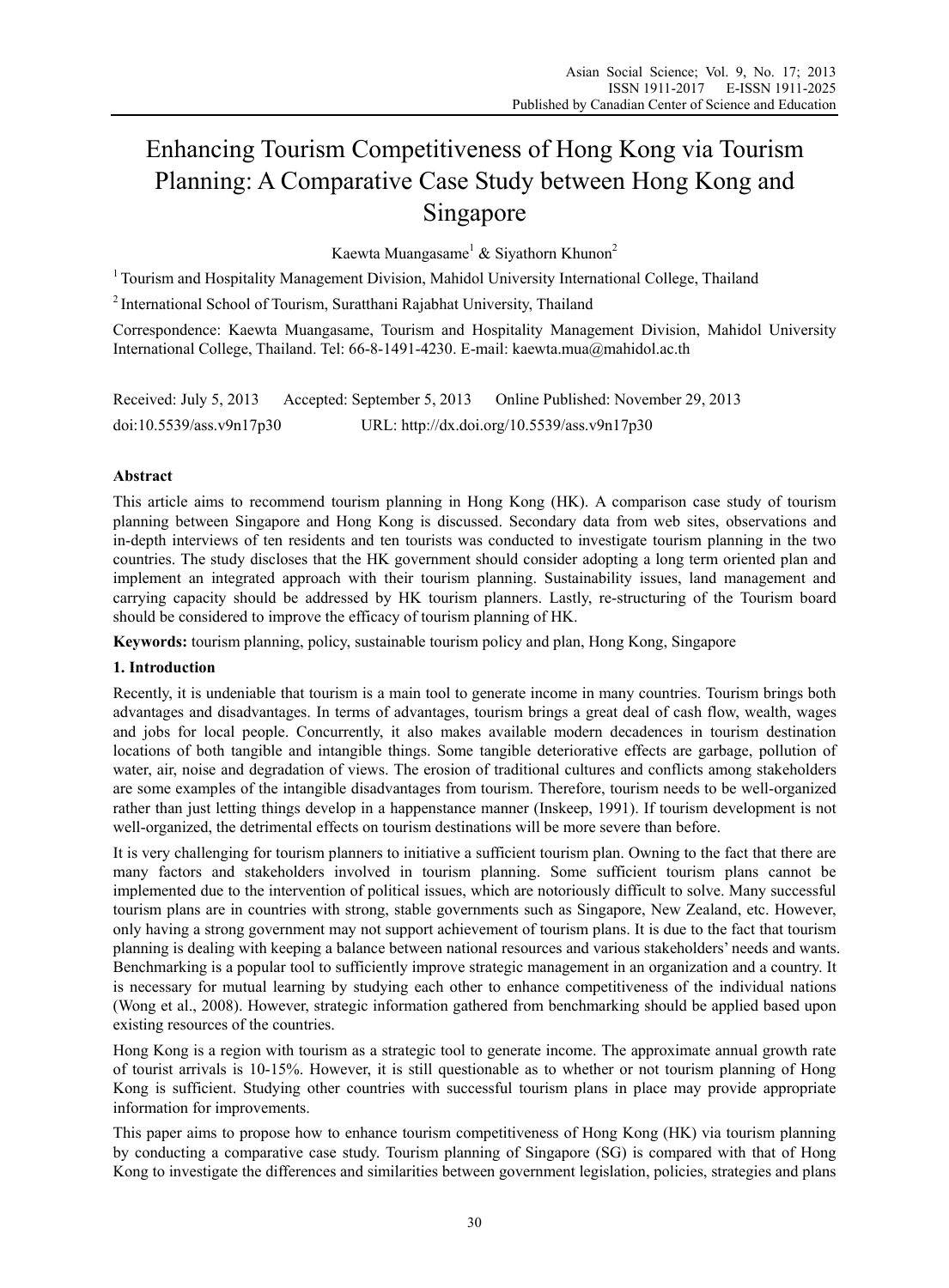of HK and SG. The strong and weak points within the tourism planning of the two countries will be analyzed. The well-organized tourism plan of Marina Bay Sand Resort will be assessed. Finally, all investigative information will be crystallized to give recommendations for improving Hong Kong tourism planning.

## **2. Literature review**

## *2.1 Tourism Planning Definitions*

The definition of tourism planning has been widely debated among academics and practitioners. However, it is vital to propose a clear definition to provide an adequate framework for analyzing and understanding the complex issues in tourism planning. Heretofore, planning will be defined as a process of forethought of decision-making that is a series of interdependent and systematically related decisions rather than the decisions of an individual (Hall, 2008, p. 8). Inskeep (1991) points out that at the beginning, tourism policy formation was rather spontaneous and often motivated by problems resulting from lack of planning and development controls. In addition, he also cites many cases in which various forms are suitable in a single country or region, depending on the specific resources, locations, tourist markets, tourism policies adopted and other factors involved. Goeldner et al. (2000) also define tourism policy as "a set of regulations, rules, guidelines, directives and development/promotion objectives and strategies that provide a framework within which the collective and individual decisions directly affecting tourism development and the daily activities within a destination are taken" (p. 1).

On the complexity of tourism policy, Hall (2008) points out that it is not straightforward to categorize borderline of the tourism product. Therefore, the overlapping when it needs to decide the appropriate policy for all. Tourism activity can have an effect on a group or location and this is when tourism policy issues matter the most at the destination management level (Weimer & Vining, 2005).

#### *2.2 Tourism Planning Assessments*

There are many assessment methods available to evaluate the efficacy of tourism planning. Tourism planning is a strategic plan; therefore many academics figure out that vision, mission, objectives and strategies are applied to determine sufficient tourism planning (Wong et al., 2008; Ruhanen, 2004). Pearce (2000) analyzed the tourism planning of Samoa by being concerned with many aspects such as the conformity of objectives and policy, the structure of tourism organizations and development concepts. Additionally, goal attainment is also a good indicator of a sufficient tourism plan. Analyses of the mechanisms that drive the success of tourism planning (such as staffs and organizational structure) are also conducted to measure the quality of tourism planning (Pearce, 2000). Power of governments to implement the plan set is also a critical factor for successful tourism planning. Additionally, tourism stakeholders such as local people, business, non-profit organizations, etc. should be properly involved in the tourism planning process (Wong et al., 2008; Ruhanen, 2004). In addition, the precise measurements of tourism performance such as current visitor numbers, length of stay, spending and carrying capacity of tourism are applied to investigate well-organized tourism plans (Ruhanen, 2004).

# **3. Methodology**

The paper conducts a qualitative research approach. The needed data was divided into two types: primary and secondary data. Primary data came from in-depth interviews and on-site observations. Secondary data came from the tourism plan of each country via websites, fliers, and newspaper articles. Data collection was conducted within 3 months starting from Singapore trip in October 2011 for one week and in Hong Kong afterward. In-depth interviews identified the perceptions of stakeholders on tourism planning focused on convenience sampling with ten residents and ten tourists from each country were collected by using open-ended questions in particular with local residents. However, tourists were selected in purposeful selection; all of them were required to visit both countries more than two times. In addition, touristic destinations were selected to find the informants. The saturation of data was reached between 9 to 10 respondents from both groups in this study. Souvenirs from Thailand were given after 20 minutes interview. On-site observations were conducted within one week from both destinations to gain more data of needed details to ensure the data collected was accurate. Content analysis was employed to interpret the data analysis by data coding using the key words into the table as separate topic sets under thematic and frequency approach from interview and secondary data sources. In conclusion, the data was interpreted according to the tourism planning and policy by Inskeep (1991) and Hall (2008). Validity and reliability were also concerned. To sum up the data collection process with validity concern, first, tape-recorded interviews were provided a concrete reference to the original source to verify any potential discrepancies. Second, the interviews were attempted to transcribe immediately after each interview. Third, the open-ended interview questions were developed in order to allow the participants to answer in an unconstrained way, to use as many words as they wish and to avoid bias from interviewers (Altinay & Paraskevas, 2008).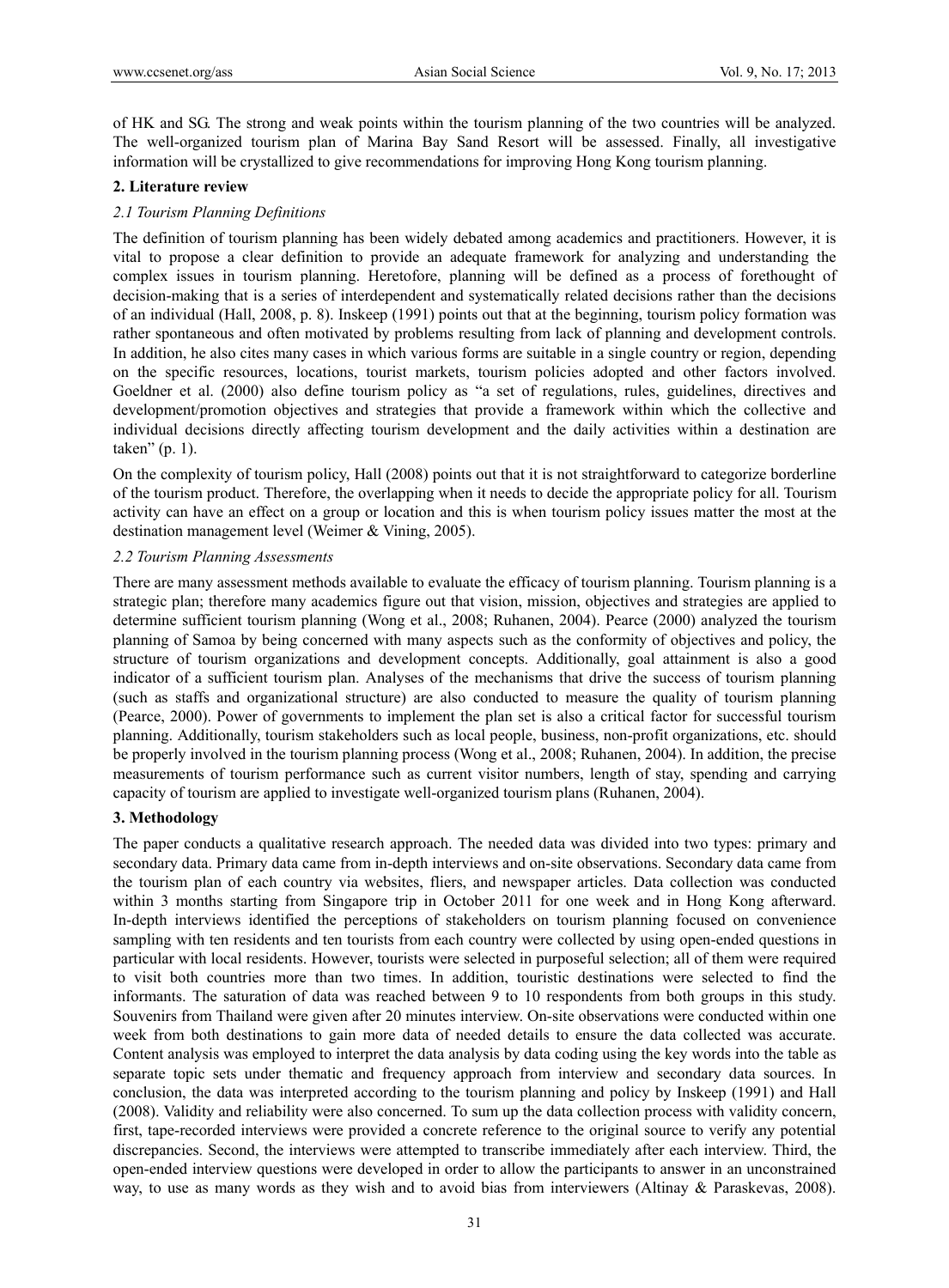Fourth, triangulation of data sources and multiple analysts from two methods were adopted to strengthen the findings (Patton, 1990). In other words, to avoid author bias, and the effect of the researcher on the individual, member check, as Thai researchers with no preferences, was used to ensure the meaning of participants 'responses.'

#### **4. Results**

This study's aims are to analyze the strengths and weaknesses of the two countries plans and to examine and evaluate whether Hong Kong's current tourism planning approach is effective or not. This comparative case will identify Hong Kong and Singapore by using Inskeeps & Hall as a guideline. The Tourism 21 blueprint of Singapore and Tourism Work plan 2011-2012 of Hong Kong were selected to identify as it can be seen in Table 1 and Table 2.

*4.1 Comparison of the Tourism Plans between Hong Kong and Singapore* 

| Tourism planning                                                                              | Singapore Tourism 21 blueprint                                                                                                                                                                                                                                                                                                                                                                                                                                                                                                                                                                                | Hong Kong Tourism Board Workplan-2011-2012                                                                                                                                                                                                                                                                                                                                                                                                                                                                                                                                                                                                                                                                                                                                                                             |  |  |
|-----------------------------------------------------------------------------------------------|---------------------------------------------------------------------------------------------------------------------------------------------------------------------------------------------------------------------------------------------------------------------------------------------------------------------------------------------------------------------------------------------------------------------------------------------------------------------------------------------------------------------------------------------------------------------------------------------------------------|------------------------------------------------------------------------------------------------------------------------------------------------------------------------------------------------------------------------------------------------------------------------------------------------------------------------------------------------------------------------------------------------------------------------------------------------------------------------------------------------------------------------------------------------------------------------------------------------------------------------------------------------------------------------------------------------------------------------------------------------------------------------------------------------------------------------|--|--|
| Vision & Strategic focus                                                                      | Vision: To be a destination of choice, a<br>powerful tourism hub attracting visitors,<br>businesses and talents from across the<br>world by 2015<br>Strategic Focus:<br>1. Strengthening Singapore's position as a<br>Leading Convention & Exhibition City in<br>Asia with a strong and dynamic business<br>environment.<br>2. Developing Singapore as a leading<br>Asian leisure destination by providing an<br>enriching experience that is Uniquely<br>Singapore.<br>3. Establishing Singapore as the Services<br>Centre of Asia a place where visitors come<br>to enjoy high-end quality services such as | Vision: To establish and promote Hong Kong as Asia's<br>premier international city, a world-class destination for leisure<br>and business visitors.<br><b>Strategic Focus:</b><br>1. Strengthen Hong Kong's Destination Image-Adopt New<br>Thematic Marketing Platform 'Hong Kong Asia's World City'<br>2. Enrich Annual Events Calendar<br>3. Change Mix of Marketing Communication with Increased<br>Focus On Digital Marketing and PR to Maximize Reach and<br>Impact.<br>4. Re-align Multi-destination Development & Promotion<br>Strategy by Focusing on Pan-Pearl River Delta Provinces.<br>5. Grow MICE Business<br>6. Build Cruise Demand<br>7. Enhance Business-Building Capabilities Through Effective<br>Trade Support and Partnership Programmes<br>Uphold Quality Assurance and Organizational Excellence |  |  |
|                                                                                               | healthcare and education services.                                                                                                                                                                                                                                                                                                                                                                                                                                                                                                                                                                            | (Includes strengthening promotion of the Quality and Honest<br>Hong Kong Tours Programme and the Quality Tourism<br>Services Scheme)                                                                                                                                                                                                                                                                                                                                                                                                                                                                                                                                                                                                                                                                                   |  |  |
| Purpose of tourism planning                                                                   |                                                                                                                                                                                                                                                                                                                                                                                                                                                                                                                                                                                                               |                                                                                                                                                                                                                                                                                                                                                                                                                                                                                                                                                                                                                                                                                                                                                                                                                        |  |  |
| 1.<br>Enhance<br>visitor<br>satisfaction                                                      | $1. + +$                                                                                                                                                                                                                                                                                                                                                                                                                                                                                                                                                                                                      | $1. +$                                                                                                                                                                                                                                                                                                                                                                                                                                                                                                                                                                                                                                                                                                                                                                                                                 |  |  |
| 2. Improved economy &                                                                         | $2. + + +$                                                                                                                                                                                                                                                                                                                                                                                                                                                                                                                                                                                                    | $2.***$                                                                                                                                                                                                                                                                                                                                                                                                                                                                                                                                                                                                                                                                                                                                                                                                                |  |  |
| business success                                                                              | $3. + + +$                                                                                                                                                                                                                                                                                                                                                                                                                                                                                                                                                                                                    | $3. +$                                                                                                                                                                                                                                                                                                                                                                                                                                                                                                                                                                                                                                                                                                                                                                                                                 |  |  |
| 3. Protection of resources                                                                    | $4. + +$                                                                                                                                                                                                                                                                                                                                                                                                                                                                                                                                                                                                      | $4+$                                                                                                                                                                                                                                                                                                                                                                                                                                                                                                                                                                                                                                                                                                                                                                                                                   |  |  |
| Community<br>4.<br>&<br>area<br>integration                                                   |                                                                                                                                                                                                                                                                                                                                                                                                                                                                                                                                                                                                               |                                                                                                                                                                                                                                                                                                                                                                                                                                                                                                                                                                                                                                                                                                                                                                                                                        |  |  |
| Dimension<br>of<br>Tourism<br>planning                                                        |                                                                                                                                                                                                                                                                                                                                                                                                                                                                                                                                                                                                               |                                                                                                                                                                                                                                                                                                                                                                                                                                                                                                                                                                                                                                                                                                                                                                                                                        |  |  |
| -government                                                                                   | -Combination of all of dimension,                                                                                                                                                                                                                                                                                                                                                                                                                                                                                                                                                                             | -Government led the plan by considering                                                                                                                                                                                                                                                                                                                                                                                                                                                                                                                                                                                                                                                                                                                                                                                |  |  |
| -economic                                                                                     | government lead to achieve economic,                                                                                                                                                                                                                                                                                                                                                                                                                                                                                                                                                                          | economic schemes. Environment and                                                                                                                                                                                                                                                                                                                                                                                                                                                                                                                                                                                                                                                                                                                                                                                      |  |  |
| -environment                                                                                  | environment, sustainable tourism from the                                                                                                                                                                                                                                                                                                                                                                                                                                                                                                                                                                     | community have focus in Master' plan,                                                                                                                                                                                                                                                                                                                                                                                                                                                                                                                                                                                                                                                                                                                                                                                  |  |  |
| -Community based                                                                              | UN initiative project (A 21).                                                                                                                                                                                                                                                                                                                                                                                                                                                                                                                                                                                 | not particularly in tourism planning.                                                                                                                                                                                                                                                                                                                                                                                                                                                                                                                                                                                                                                                                                                                                                                                  |  |  |
| -sustainable tourism                                                                          |                                                                                                                                                                                                                                                                                                                                                                                                                                                                                                                                                                                                               |                                                                                                                                                                                                                                                                                                                                                                                                                                                                                                                                                                                                                                                                                                                                                                                                                        |  |  |
| Structure-tourism<br>government body & National<br>Focal point for sustainable<br>development | -National focal point for sustainable<br>development<br>by<br>Ministry<br>of<br>the<br><b>Environment and Water Resources</b>                                                                                                                                                                                                                                                                                                                                                                                                                                                                                 | -National focal point for sustainable tourism development by<br>Environmental Management Division, Department of<br>Regional Economy National Development and Reform<br>Commission                                                                                                                                                                                                                                                                                                                                                                                                                                                                                                                                                                                                                                     |  |  |

| Table 1. A comparison of tourism plan between Hong Kong and Singapore |  |  |  |
|-----------------------------------------------------------------------|--|--|--|
|                                                                       |  |  |  |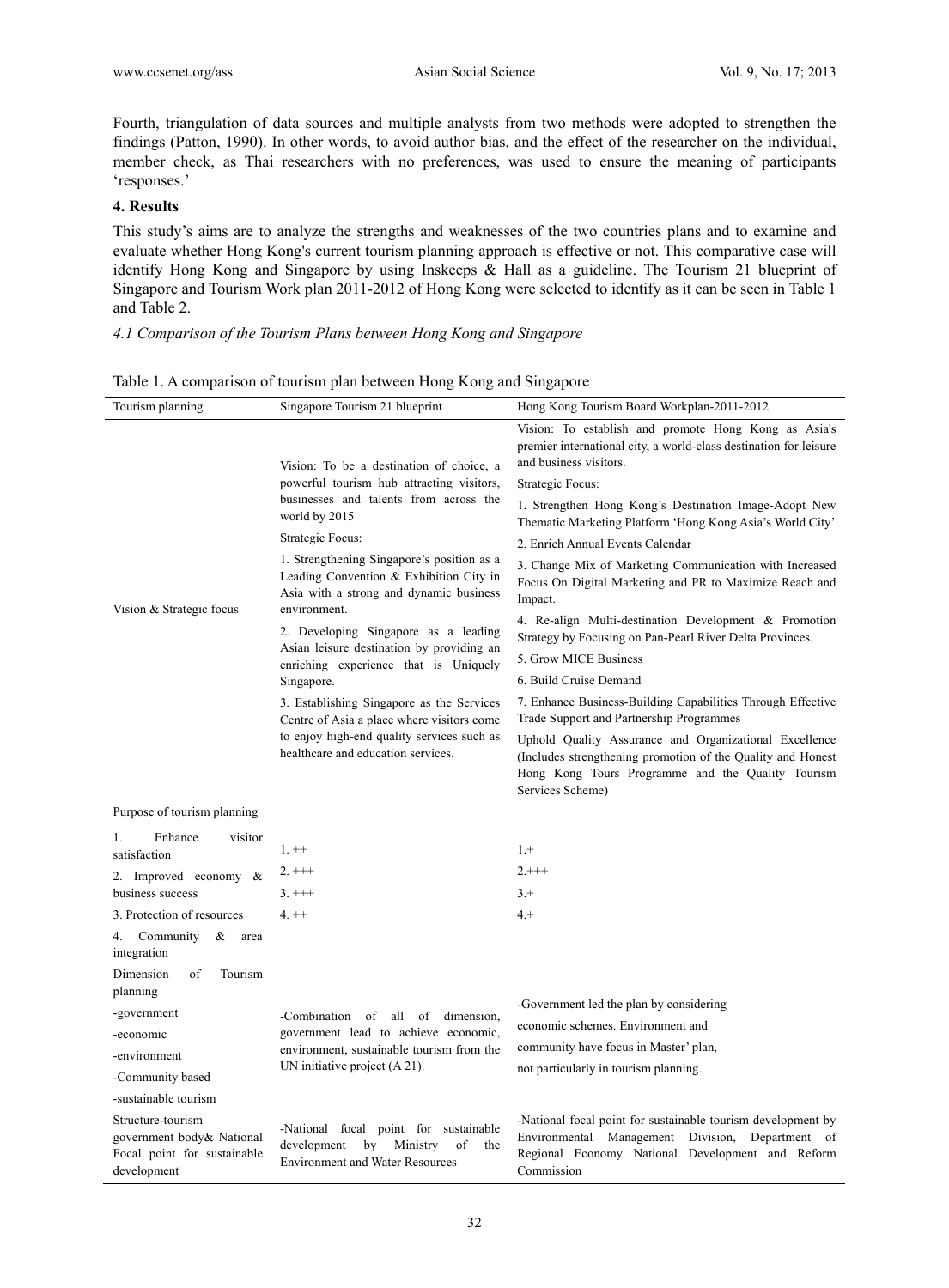#### Table 2. Comparative case study of Hong Kong and Singapore tourism planning and policy

| Hong Kong                                                                                                                                                                   | Singapore                                                                                                                                                                      |  |  |  |
|-----------------------------------------------------------------------------------------------------------------------------------------------------------------------------|--------------------------------------------------------------------------------------------------------------------------------------------------------------------------------|--|--|--|
|                                                                                                                                                                             |                                                                                                                                                                                |  |  |  |
|                                                                                                                                                                             | 1. Clear vision of becoming a tourism capital-tourism<br>business center.                                                                                                      |  |  |  |
|                                                                                                                                                                             | 2. Integrated dimension of tourism-government, economic,<br>environment, community and sustainability.                                                                         |  |  |  |
|                                                                                                                                                                             | 3. Enhance visitor satisfaction by developing high-end<br>quality service in health and educational experience.                                                                |  |  |  |
|                                                                                                                                                                             | 4. Improving economy and business to all stakeholders                                                                                                                          |  |  |  |
| 1. Strengthen economic lead in dimension of tourism plan.<br>2. Focusing on visitor satisfaction and improvement.                                                           | 5. The balance of "Green and Clean" concept can be defined<br>by the relationship with environment and local quality life<br>improvement.                                      |  |  |  |
| 3. Clear visionary in leading Asia's World city, in<br>performance of improved economy & business success.<br>4. Established appropriate experience for visitors concerning | 6. From the organizational chart, it is referring the good<br>model, good infrastructure in terms of understanding the<br>nature of tourism business and trends in the future. |  |  |  |
| new emerging market and repeat visitor.                                                                                                                                     | 7. It is appropriate for both people and management with<br>clear direction, responsible roles and the future development<br>for long term plan strategy.                      |  |  |  |
|                                                                                                                                                                             | 8. The clustering zone for tourism plan development such as<br>heritage zones, business zones were based on the future<br>oriented creativity.                                 |  |  |  |
|                                                                                                                                                                             | 9. Long term oriented plan.                                                                                                                                                    |  |  |  |
|                                                                                                                                                                             | 10. Well-organized land and fundamental facilities such as<br>water, energy.                                                                                                   |  |  |  |
| 1. Balancing of the tourism development and sustainability<br>or environmental relationship direction.                                                                      |                                                                                                                                                                                |  |  |  |
| 2. Unclear strategic focus between economic or tourism plan.                                                                                                                |                                                                                                                                                                                |  |  |  |
| Most of objectives, are related to increasing investment.                                                                                                                   | of<br>identity<br>shifting<br>$1_{-}$<br>Loss<br>country<br>by<br>into                                                                                                         |  |  |  |
| 3. No focus of protection of resources $\&$ community<br>integration from strategic tourism plan.                                                                           | "New-Asia-Singapore"<br>2. Local factors are less detailed in tourism plan such as                                                                                             |  |  |  |
| 4. Only focus international tourist, nor domestic market.                                                                                                                   | exotic, multi-cultural experiences                                                                                                                                             |  |  |  |
| 5. Marketing approach in tourism plan are tactics to support                                                                                                                | 3. Quality service developed only in particular products                                                                                                                       |  |  |  |
| new promotional events, not in the strategic plan level.                                                                                                                    | 4. Ascetic government rules can influence the image of the                                                                                                                     |  |  |  |
| 5. From the organizational Chart, there are some overlapping                                                                                                                | country in the long term.                                                                                                                                                      |  |  |  |
| responsibilities, which will be difficult to work out without<br>conflicts and confusion.                                                                                   | 5. Long term plan strategies need to be flexible to accept<br>unpredictable events and public opinion changes.                                                                 |  |  |  |
| 6. No indicators for outcomes in case of failure $\&$<br>misconception during implementation.                                                                               |                                                                                                                                                                                |  |  |  |

7. Short term oriented plan.

According to Table 1 and Table 2, from analyzing the tourism plans, there are several factors determining the achievement of Singapore tourism as follows:

#### 4.1.1 Governments' Authority

Government policies in many countries wreak havoc on tourism businesses by failing in tourism management. Therefore, government policy is a critical factor influencing successful tourism planning. A positive example can be found in Singapore where tourism is and has been systematically developed as seen by the many new attractive destinations as well as the many new projects being developed. Marina Bay Sand, for example, is a new mega-project in Singapore, which can lure a great number of tourists to visit SG. It is due to the Singapore has political stability and is a strong authority in managing the country. Furthermore, every project's master plan has been developed even though the government has changed. Continuation of the set projects is very crucial to improve the efficacy of tourism and provide benefits to the country. Importantly, the Singapore government precisely knows the needs and wants of its stakeholders, which lead it to wisely balancing everyone's requirements. The SG government has a clear understanding of themselves; what the strengths and weaknesses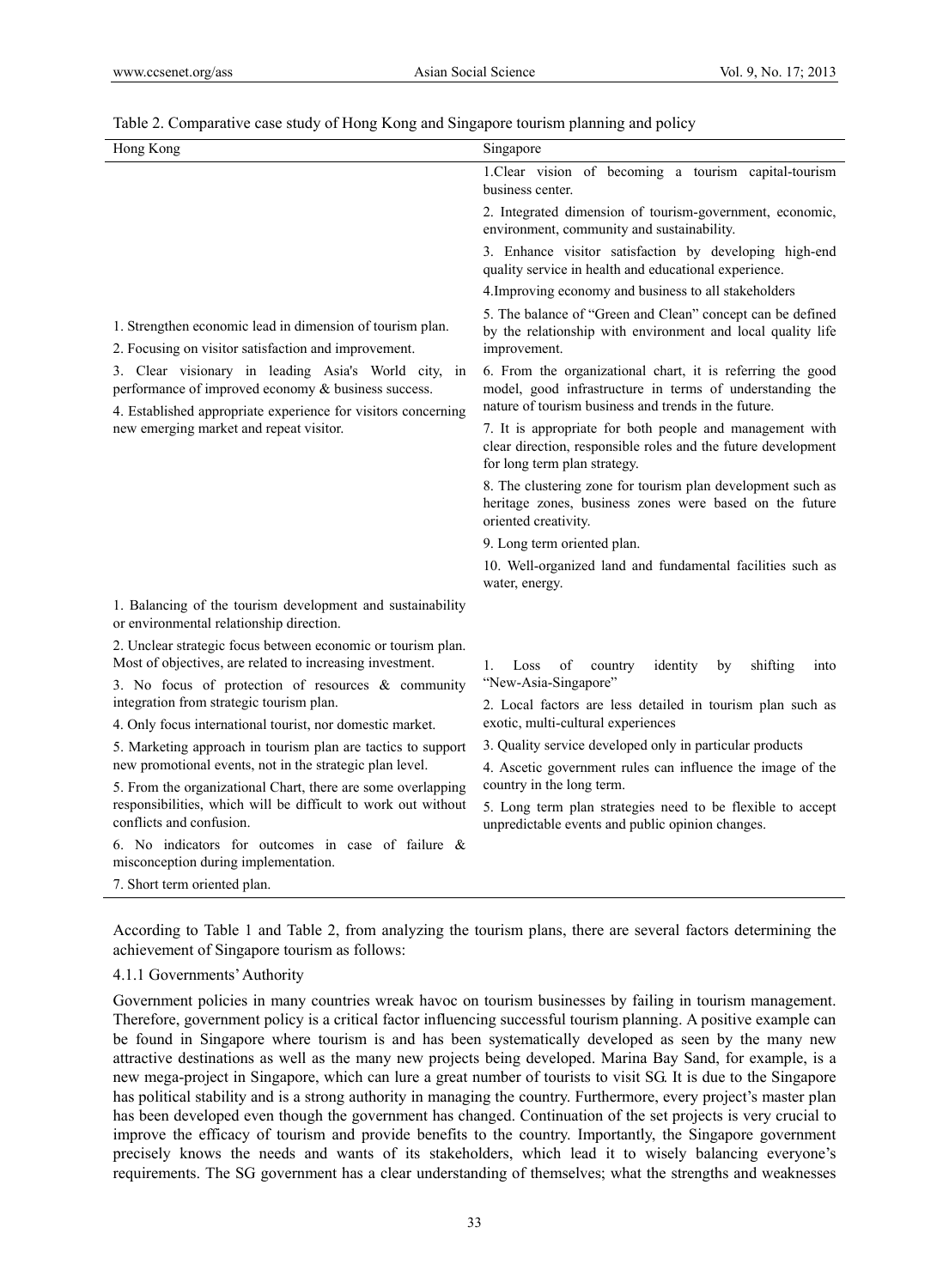of the country are leading to continuously seeking improvements. Consequently, the country attracts many huge foreign investors.

## 4.1.2 Conformity of Tourism Planning

Singapore's tourism plan addresses every aspects of the country: the social-culture, economics, education, environmental factors and fundamental infrastructures that serve both hosts and guests. It appears that Singapore's tourism planning uses a systematic approach in which all elements relating to tourism is simultaneously developed. National policy development of Singapore integrated all environments: education, economic, businesses, international businesses and local people to support the tourism policy as well as its vision of a tourism plan. Therefore, tourism planning of Singapore is both internal and external conformity.

## 4.1.3 Tourism Planning Approaches and Long-Term Oriented Plan

Interestingly, Singapore and Hong Kong competed against each other to be the number one world hub business center. Straightforward economic development seems to be their future direction. Singapore has applied a resource driven, integrative approach. While HK tourism planning relies on market driven factors. However, an increasing number of tourist arrivals are main indicators for both of them. In fact, appropriate tourism plan dimensions should integrate both economic and sustainability as in, for example, New Zealand. The vision of New Zealand as created in the strategic tourism plan for 2015 which states that "tourism is valued as the leading contributor to a sustainable New Zealand Economy" with two approaches; Kaitiakitanga' means guardianship, care and protection. It provides a basis for the approach to sustainability managing New Zealand's natural and cultural environment for current and future generations; and 'Manaakitanga' which means sharing exceptional and natural hospitality, knowledge and beliefs, on the basis of mutual respect between host and visitor, (New Zealand Tourism. govt, 2011). The Strategy contains 92 recommended actions grouped into four themes, therefore, it can be analyzed that the tourism plan of New Zealand has been created with the support of all the stakeholders, not just one dimension. It reflects how government pays attention to "togetherness" concept with local residents. The plan also shows that a thriving domestic market is also important. In reality, domestic travel keeps many tourism businesses going, and it helps tourism operators develop and refine new products before launching them in the international markets. Therefore, the tourism plan needs to emphasize a balance between domestic and international markets.

#### *4.2 Tourism Performance*

Sufficient tourism planning can be determined by tourism performance, which is measured from key stakeholders as residents and tourists.

#### 4.2.1 Reflective Tourism Planning from Hong Kong and Singapore Residents

Residents of both Hong Kong and Singapore are positive about tourism plans organized by their governments. The positive perception comes from already being well-established in business tourism and from being a shopping and dining destination. In addition, the transportation system and the integration of tourism related facilities are mentioned as having a positive impact in the survey results. However, negative perception is concerned with the misconception of mass-tourism development against the sustainable tourism approach. HK residents recommended some areas in need of improvement in HK tourism, which ranged from improvement of service quality of retailers including honesty, creating a positive atmosphere, and lastly, the need to monitor the number of inbound tourists as it brings negative impacts to the social life of HK residents. This negative perception, thus, reflects the insufficient performance of HK tourism planning. Therefore, future plans of the HK government need to pay more attention to resident perceptions.

Conversely, Singaporeans are more positive than Hong Kong residents with no comments in the area of negative perceptions. They perceived Singapore as one of the best places: a world-class tourism destination that is safe, clean, with a variety of cultures. Singapore has set a new benchmark for the international tourism industry. The latest integrated resort leads: Resort World and Marina Bay Sand. These perceptions illustrate the sufficient tourism planning of the SG government. However, there are some areas in need of improvement such as: room rates, encouraging exploration of other parts of the country, and more advertising in foreign countries.

## 4.2.2 Reflective Tourism Planning from Hong Kong and Singapore Tourists

HK tourism planning has been successful in convenient transportation, shopping and dining. Most tourists select HK for its short travel distance, many good attractions, easy and inexpensive shopping and mixed-culture. The destinations to recommend were ranked from Disneyland, The Peak and Ocean Park. All of interviewees said they would visit Hong Kong again as it's a short haul trip, they enjoyed the shopping and the variety of food and the transportation convenience. It is notable that the HK government may consider initiating more new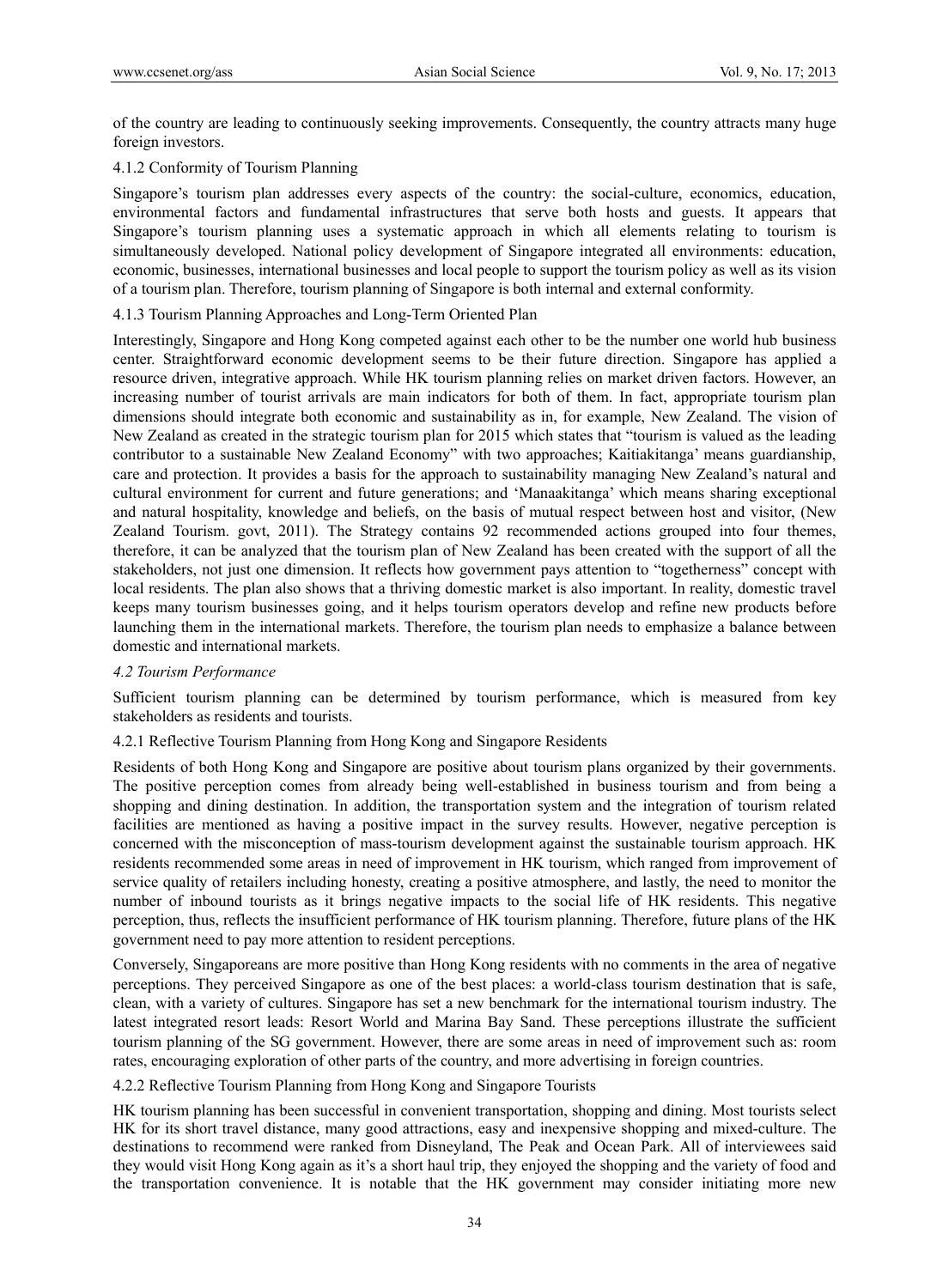#### attractions.

While SG provides new fantastic attractions; it is an expensive destination. Thus, the perceptions illustrate that SG has developed its tourism products continuously. The purpose of traveling to Singapore was varied, such as willing to experience something new, business trips, educational tours and a short break from time constraints. The places to recommend are ranked from Night Safari, Universal Studio and Merlion. On the other hand, the least recommended places are Merlion following by Julong Park and SG 200. It seems that the old attractions were recently replaced by new ones. Interestingly, there were a few people who proposed not return to Singapore due to its high cost, small landmark with less attractions and the high exchange rate. On the other hand, most tourists are willing to go back for experiencing new attractions.

The comparative opinions between both countries in tourism development have been addressed as follows: Singapore has built many new attractions for the returning tourist and both countries are developing fast. Lastly, Singapore is strict but safer than Hong Kong. For improvement, more affordable hotels, more friendly and polite staff, density of used land with more infrastructures has been criticized. In addition, Singapore has a more sustainable concept, using a green approach which is reflected in its long term plan, Hong Kong is more convenient but Singapore is more organized.

#### *4.3 A Case Study: Best Planning Practice of Marina Bay Sand, Singapore*

In this case, Marina Bay Sand has been selected due to its well-organized plan. Analysis is based on the author's observations and limited secondary data. The study is divided into three areas: design considerations, development standards, and creation of a sense of place. Firstly, design consideration. It can be seen that the architectural design has integrated a combination of hi-class resort with a natural, friendly environment.

In the case of inclusion of local design, Marina Bay is less detailed in pinpointing how typical local cultures are expressed in the resort design. This point was asked during the seminar with the answer being that Singapore is a business oriented destination and that the design reflects the uniqueness of Singapore's business approach. Additionally, there are no uses of local building materials as all resources and materials were imported from other neighboring countries. And the designer who created this project was American and the consultation team members were also Westerners, with only a few Singaporeans. Therefore, the resort itself failed to show details of Singaporean cultures and its identity.

With regards to the environmental relationship, in this area the government plays an important role by creating strict, sustainable policies to regulate new hotel development and to ensure compliance with the law. Landscape has been criticized in two ways both positive and negative sides, as it was located in the harbor with the top view in Singapore. However, the huge building closing to harbor cannot protect the unpredictable events from the sea such as Tsunami. In addition, the high level of sea, which is slightly increasing every year even though the quality systematic barrages, is being arranged.

According to the development standard and what the authors observed on-site, the building and surroundings are built together with the appropriate density (used area: 249,843 sq.m). The height of building is 207 m. with 57 stores. One challenge in construction was the tower that slopes at an incline. Unsupported, it could buckle under its own weight. The sloping leg induces an enormous external force onto the structure, which needed to be addressed during construction, (Safdie, 2011). Interestingly, the entire complex sits on 0.56 million square meters (6 million square feet) of reclaimed land-sand infill on deep soft marine clay deposits. Marina Bay is a former salt water estuary that is now a fresh water reservoir. Prior to excavation, the site needed to be reinforced. In order to do this 1.5 meter thick (5 feet) steel-reinforced concrete diaphragm walls (coffer dams of up to 120 meters or 394 feet in diameter) were extended 50 meters (164 feet) into the ground providing an enclosure for excavation, (Safdie, 2011). The Parking areas are designed to avoid the conditions of new ground with the strong weight in long term. The Marina Bay Sand is a huge building in a separate zone. It can be criticized at this point that it is not easy to walk from one end of the hotel to the other. As Ap (2003) mentions that the size and providing fun and lively experiences for customers' needs to be considered in appropriate planning as well as easy to manage for all implementation.

Lastly, creating a sense of place is also important. The architectural style of this building was designated to make a significant piece of art on earth. The combination of nature with high technology, a huge, elegant stance with the best view in Singapore is integrated for making Marina Bay Sand different. A unique natural setting came from the feeling of walking in a National park with a green atmosphere surrounded by huge trees. The hotel has created memorable experiences by using both internal and external factors. Internal experiences came from the helpful staff who gave a massive amount of information about the hotel without tiring. It simply brought memorable moments during visiting. To be critical, the directional signage is not clear while walking inside. Therefore, it would be easy to waste time by getting lost and creating confusion and frustration for the guests. The main target market of the Marina Bay Sands is the business traveler and time is valuable to them. As result, providing more information centers and professional guides or private butler services is recommended. Cultural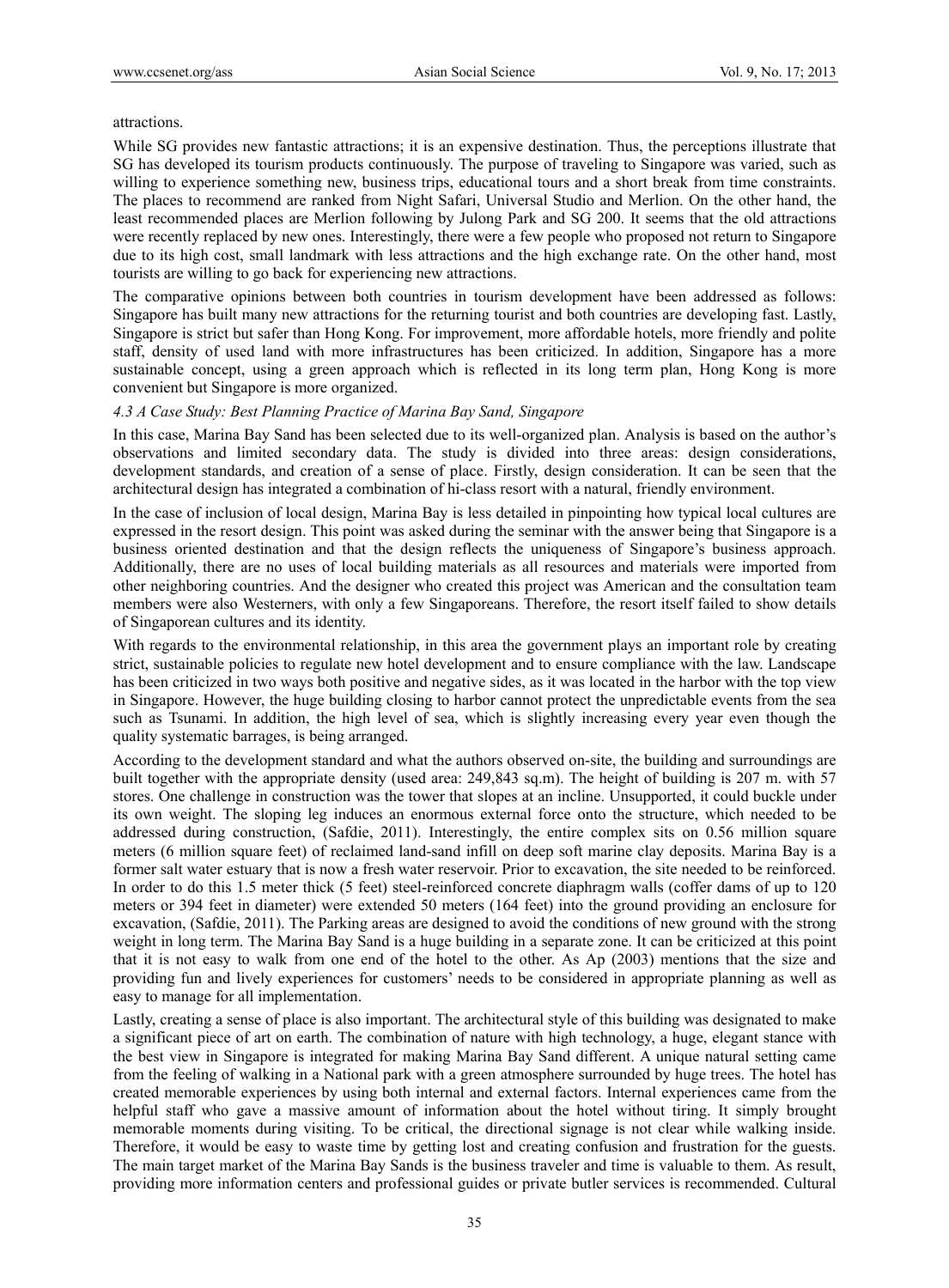diversity of history is rarely found in the building. Hough (1995) determines good site design by using the three principles of Process, Diversity and Connectedness. In using the criteria above Marina Bay Sand has achieved process of planning site with sustainable design, which combined all linkages of significant theme in tourism with environmental relationships. However, the authenticity in culture is less emphasized in the building itself but is separately expressed in the Art Science Museum. This is targeted at international travelers who want to see exhibitions from the most renowned collections in the world, not only Singaporean culture and authenticity. Therefore, it can be argued that Marina Bay Sand missed the authenticity of its destination as understanding of local place are required in planning, not only the economic, social and political context in connectedness (Hough, 1995, p. 24). Hall (2001) states that fakery is the replication of environmental and social meaning through the manipulation of appearances, actions or experiences. In the case of Marina Bay Sand providing the advertised Sampan Rides to enjoy the sensation of being gently paddled around in a beautifully-crafted Chinese wooden boat, the fakery emerged out for authenticity including unclear positioning of its Singapore culture could be disconnected with tourist experience and expectation. In other words, the activities and decorations have no linkages to the culture except, grand, modern, and high technology.

#### **5. Recommendations for Hong Kong Tourism Planning**

Hong Kong's tourism planners should create a long-term orientated plan but be flexible as time and situations changed. Having a long-term plan gives clear direction and convinces stakeholders of the validity of the plan. Furthermore, many things may need a long time to prepare or construct such as airports, filtered seawater plants, roads, etc. Lastly, a long-term plan can provide internal conformity among sub-projects to achieve the vision set. In addition, fundamental facilities such as water should be not neglected. While, Singapore developed the best model for water plants reducing water supply from outside, the construction of the desalination plant in Hong Kong is on hold and relies on the more expensive water from Mainland China. An integrated approach should be applied to create harmony among other plans or external plans such as educations, technologies, zoning, etc.

The integrated approach should be applied in tourism planning of HK. Additionally, sustainable tourism development should be started in Hong Kong as the United Nations have initiated the NSTD implementation and provided clear guidelines. The economic tourism plan approach may not remain in changeable situation. Therefore, it is time to emphasize a more sustainable tourism plan with a strategic focus rather than only the number of tourist arrivals and the reputation as an excellent center for business which economically driven. Historic sites should be promoted and developed rather than discarded. For example, many traditional Chinese buildings in the Soho area were replaced with a modern building with 25 stories (Yang, 2011). While, Singapore has put more effort into preserving and promoting their cultural heritage buildings whereas, Hong Kong has tried to construct more modern buildings.

Land needs to be well organized. It is due to there are many areas in Hong Kong needing proper development from the HK government. Tai Wo, for example, has high potential to be a natural and historical tourism destination if it is appropriately developed. This district has both natural destinations such as mountains and waterfalls and traditional Chinese houses. However, it is still neglected. Zoning issues should also be of concern. All requirements of stakeholders should be considered in regards to dealing with zoning of the land. In fact, if the government has a long-term oriented plan, a result is that the zoning areas can be easily set. In contrast, Singapore can simultaneously manage land, tourism, business and local people's needs.

Local residents play an important role in influencing tourism planning. As summarized in the survey, the residents in Hong Kong found that the capacity of Hong Kong is getting less and therefore the government needs monitor the number of inbound tourists as unregulated growth brings negative impact on the social life of HK residents. Therefore, carrying capacity should be addressed in tourism planning. Mainland Chinese are the greatest number of tourist arrivals to Hong Kong. As a result, all HK destinations are crowded and have long queues. Consequently, it may cause Westerners or nearby tourists to escape to other destinations if the HK government cannot deal with excess capacity.

Regionalization and tourism do not always enjoy a mutually beneficial relationship, (Chang, 1998). He argued that the tourism development of Singapore is required to emphasize the need of local factors with was challenged by the geographic constraints of the site and the lack of natural attractions; limited market base and investment opportunities within Singapore; the need of quality of life to Singaporeans and the goal of goodwill with neighboring countries are criticized in the long term strategy. Therefore, the HK government should also aware of this issue in tourism planning due to having the similar limitations with SG.

Re-structuring of Hong Kong's tourism organization(s) is recommended. The Singapore models are clearly defined and separate responsibility into various sectors such as corporate development, regional development, and sector development. It is well-organized structure and covers all aspects in tourism development. The strength of Singapore is that it is well known as a proactive and forward-looking country and is reflective how well prepared the country is. New strategies that have been criticized in the international conference have already